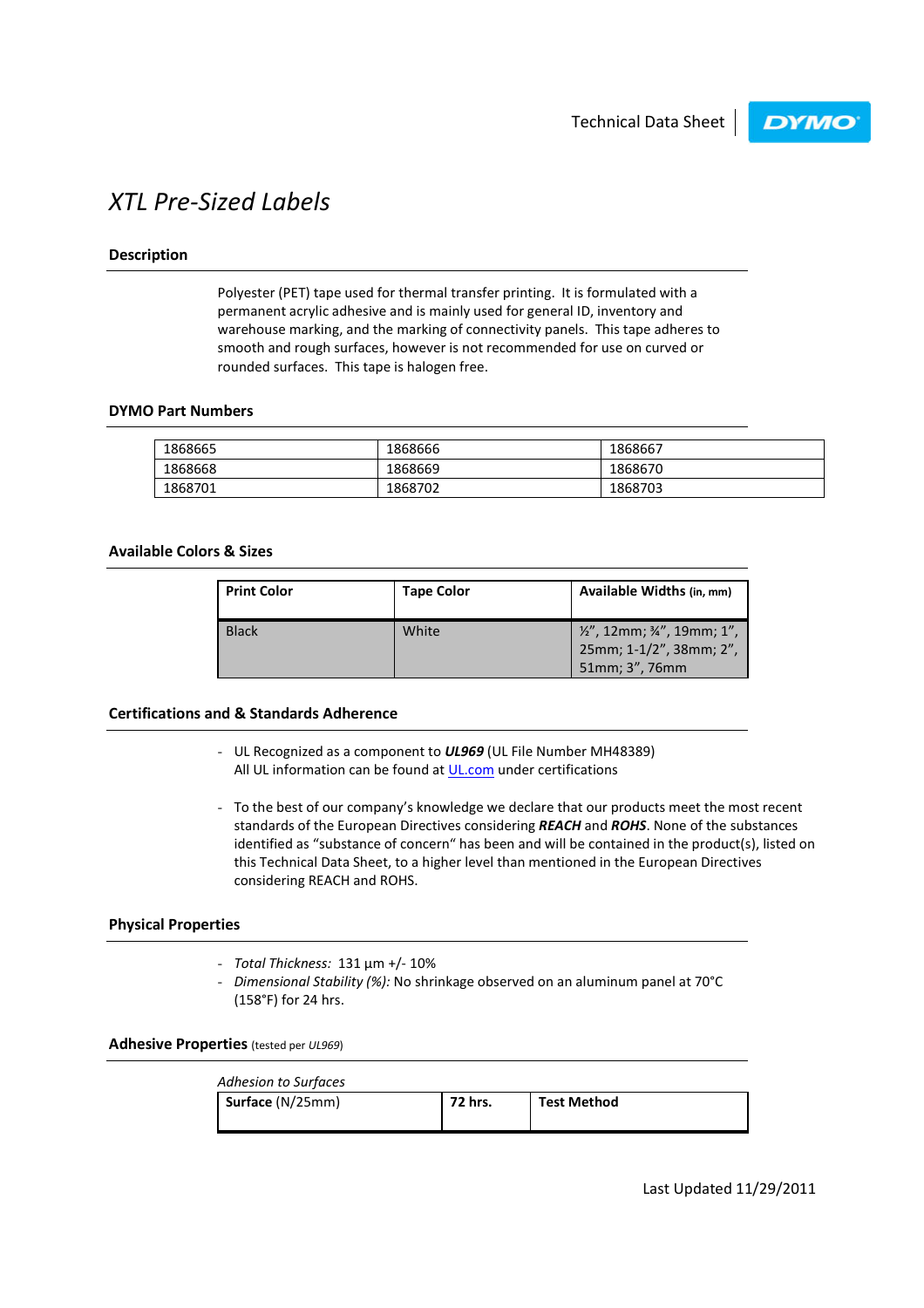# Technical Data Sheet

# **DYMO**

| ABS                            | 14 | FTM-1 |
|--------------------------------|----|-------|
| Stainless steel                | 21 |       |
| Galvanized steel               | 17 |       |
| <b>PVC</b>                     | 19 |       |
| Polycarbonate                  | 20 |       |
| Anodized Aluminum              | 25 |       |
| Polystyrene                    | 26 |       |
| <b>HDPE</b>                    | 18 |       |
| Glass                          | 25 |       |
| Polypropylene                  | 25 |       |
| Polyethylene Terephthalate     | 25 |       |
| Nylon - polyamide              | 24 |       |
| Polyurethane paint on Aluminum | 25 |       |
| Polyester paint on Aluminum    | 26 |       |
| PE - cross linked              | 23 |       |
| <b>EPMD</b> rubber             | 17 |       |
| Bare aluminum                  | 25 |       |
| LDPE                           | 24 |       |
| Polyimide Kapton               | 16 |       |
| Phenolic                       | 21 |       |

- Tack (ASTM D 2979): 980gm/cm²

## Temperature Ratings (tested per UL969)

| <b>Surfaces</b>         | Temperature (°C)<br>Min<br>Max |       | <b>Indoor Use</b>         | <b>Outdoor Use</b> |
|-------------------------|--------------------------------|-------|---------------------------|--------------------|
| <b>Galvanized Steel</b> | 150                            | $-40$ | $\boldsymbol{\mathsf{x}}$ | X                  |
| <b>Stainless Steel</b>  | 150                            | $-40$ | x                         | x                  |
| <b>ABS</b>              | 80                             | $-40$ | $\boldsymbol{\mathsf{x}}$ | X                  |
| Polycarbonate           | 60                             | $-40$ | x                         | x                  |
| <b>PVC</b>              | 60                             | $-40$ | $\boldsymbol{\mathsf{x}}$ | x                  |

Chemical Resistance (Printed with the Rhino 6000)

| <b>Chemical</b>   | # of rubs | <b>Result</b>          | <b>Test Method</b> |
|-------------------|-----------|------------------------|--------------------|
| Fuel              | 30x       | Slight print removal   | Crockmeter,        |
| Gasoline          | 30x       | No visible effect      | 900g weight/arm    |
| Isopropyl alcohol | 30x       | No visible effect      |                    |
| Ethanol           | 30x       | Slight print removal   |                    |
| Water             | 30x       | No visible effect      |                    |
| Skydrol* LD-4     | 30x       | Moderate print removal |                    |